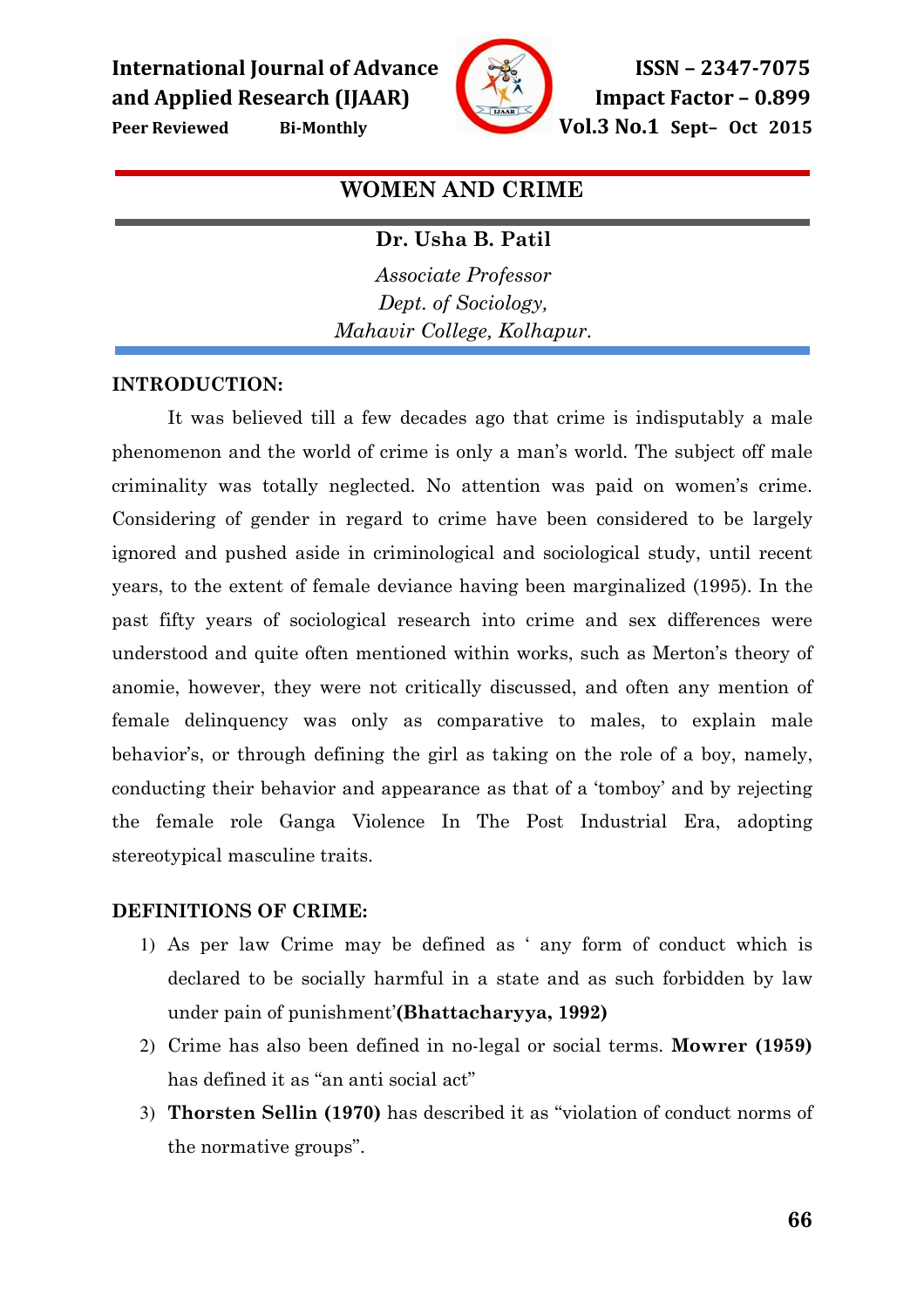4) Hall Jerome (1947) has defined crime as "legally forbidden and intentional action, which has a harmful impact on social interests, which has a criminal intent, and which has legally prescribed punishment for it."

#### REVIEWS:

A few studies conducted in different part of India. Like Rajasthan, Madhya Pradesh, Punjab, Bangaluru, Haryana, New Delhi and Maharashtra also. There is some scholar who undertook the study on female criminality from Sociological point of view. R,K.Sharma, Rani Bilmoria, Mishra and Gautam, Eswar Shariff and Sekar, Sanyal and Agrawal, and Neera Kuckreja Sohony.

# Some observations were found on the basis of above studies which are as follows:

- 1) Family maladjustment or role conflict in family.
- 2) Social and psychological factors in female crime.
- 3) Crime in terms of unhealthy maritaland family relations.
- 4) Defective family environment, faulty discipline by parents, broken homes, parental rejection etc. as causes of deviant behaviour.
- 5) Female criminality is largely due to homes and crisis of changing social values.
- 6) Female criminals had a feeling of insecurity and also a feeling of low self – esteem.

 Female were convicted for very serious crimes like murder, bride burning, drug, trafficking, dacoity, motivate to suicide and some mild and petty offences like immoral trafficking, theft and vagrancy

#### THEORIES ABOUT FEMALE CRIMINALITY:

Various the rise about crime have been propounded from time to time but only a few among them have dealt with female criminality. We will review the old theories about female crime like those of Kingsly Davis and Otto Pollak.

 Kingsly Davis (1937) presented a function a list interpretation of one specific type of crime by women, neamly, prostitution. Heargued that commercial prostitution a rises as a black market in sex. It a rises in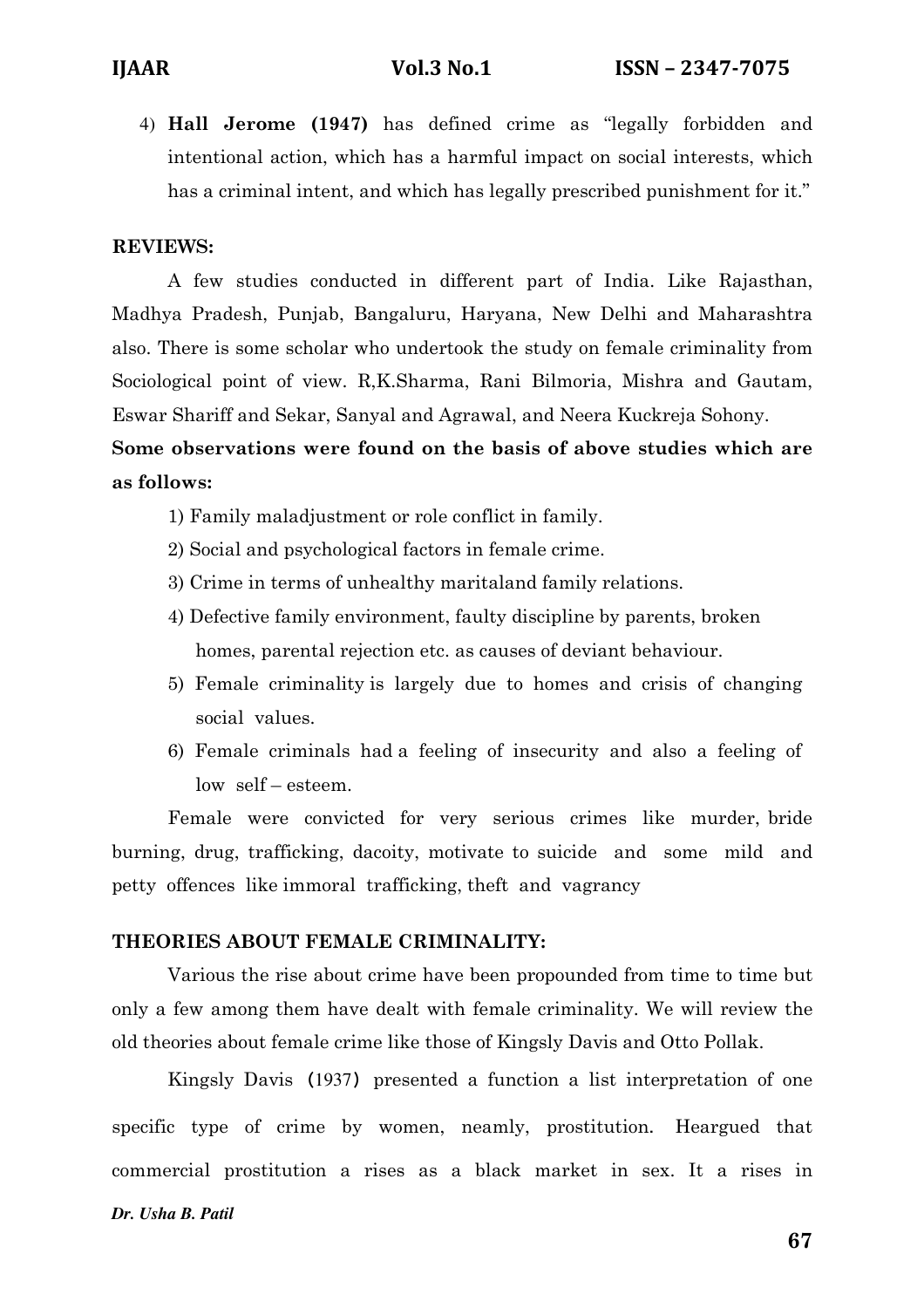circumstances where demand for sexual novelty cannot be supplied within the framework of marriage and / or where some males are cut off from access to sex partners because they are unmarried, uglyor deformed.

 Otto Pollak (1950) claimed that women engage in hidden crimes like abortions, murded by poisoning, offences against children etc. because of their grater skill at deceit and cunning behavior acquired through sexual socialition. Besides the surreptitious and cunning nature of women acquired through differentials ocialisation process, Pollak also suggested that biological factor including lasser physical strength, as well as psychological concomitantion of menstruation, pregnancy, etc. enter into the etiology of female crime.

#### FEMALE THEORIES ABOUT FEMALE OFFENDING:

Adler (1975) proposed that the emancipation of women during the 1970s increased economic opportunities for women and allowed women to be as crimeprone as men. While "women have demanded equal opportunity in the fields of legitimate endeavors, a similar number of determined women have forced their way into the world of major crime such as white-collar crime, murder, and robbery". She suggested that as women are climbing up the corporate business ladder, they are making use of their vocational liberation to pursue careers in white-collar crime. But feminism has made female crime more visible through increased reporting, policing and the sentencing of female offenders and, even then, the statistical base is small in comparison to men. Carlen (1985) argues that Alder's new female criminal is cast as the 'biological female' who is essentially masculine.

#### NEW THEORETICAL PERSPECTIVE:

The factor send ogenousor exogenous to family create provocations, temptation, strains and stresses in a women's life. These provocationsor stresses produce adesireora need to deviate from social and / or legal norms. The personality structure or the socio-psychological characteristics like temperament, attitudes, frustration, deprivations or dominant underlying needs prevent some women from this deviation but fail to do so in other cases. Thus, both personality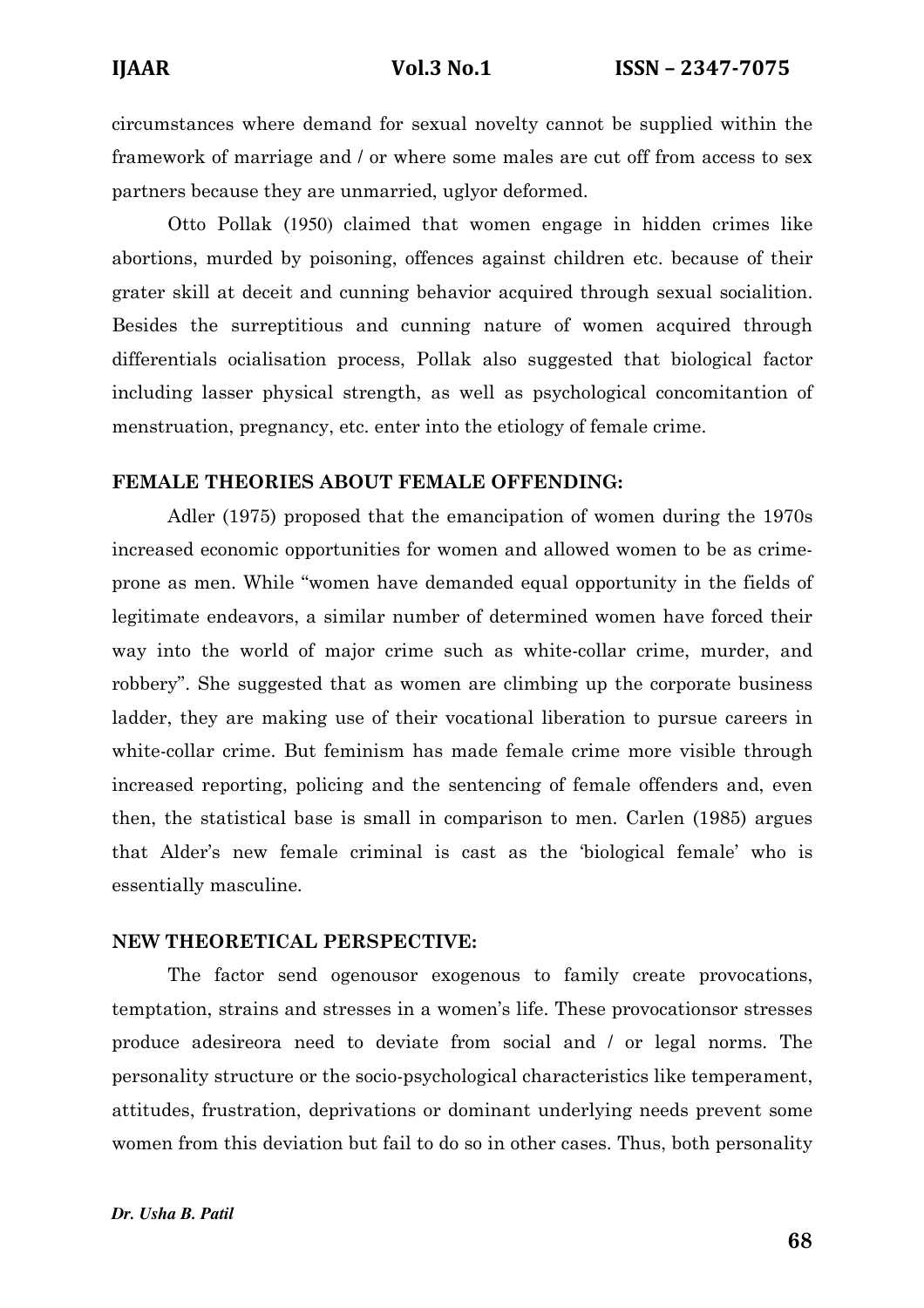system and pressures of environment in which women functions contribute to women's criminality.

#### RELEVANCE OF FEMALE CRIME IN MAHARASHTRA:

 The crime report for 2014 released by National Crime Records Bureau ( N.C.R.B.) places Maharashtra second and third among all states and Union Territories for number of women arrested for attempt to murder and culpable homicide not amounting to murder, respectively.

The report said that maximum number of crimes were committed by women in the 30-45 age group, followed by those between 18 and 30 years. The charges covered to murder, attempt to rape , kidnapping and abduction, dacoity with murder robbery, burglary, theft, cheating, grievous hurt, dowry death, cruelty by husband and relatives , importation of girls , causing death by negligence, offences promoting enmity between different groups , extortion, rash driving or road rage.

 "Genders are coming closer and just as there are unisex clothes, crime too is gender-neutral,'' said psychiatrist Dr. Harish Shetty, adding that in this context, " Maharashtra has been a failed state for the last decade and will need a lot of political will to wrest back its old glory ''.

#### SIGNIFICANCE OF THE STUDY:

The importance of female criminality was studied under various dimensions, like social, cultural and economic etc,. The former was operationalized broadly in terms of the respective environments of the family of orientation and the family of procreation. The concept of environment was specifically broken down to cover socialization processes, inter-personal relations with siblings etc. Similarly, the role of the family of procreation was examined in terms of husband-wife relationship, daughter-in –law /mother-in-law relationships, relationship between daughter-in-law and other members.

*Dr. Usha B. Patil*  The importance of female criminality was studied under various dimensions, like social, cultural and economic etc,. The former was operationalized broadly in terms of the respective environments of the family of orientation and the family of procreation. The concept of environment was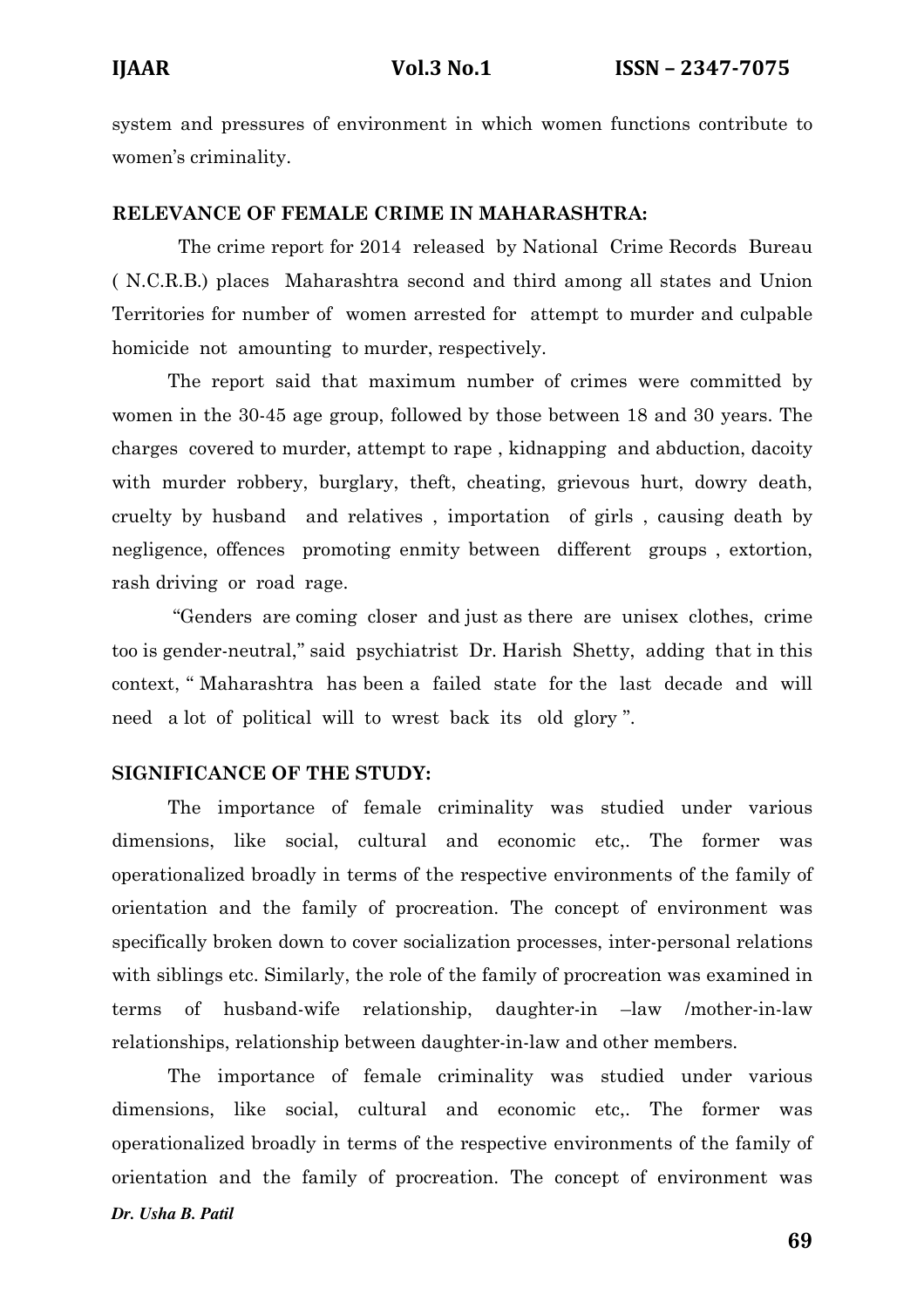specifically broken down to cover socialization processes, inter-personal relations with siblings etc. Similarly, the role of the family of procreation was examined in terms of husband-wife relationship, daughter-in –law /mother-in-law relationships, relationship between daughter-in-law and other members.

## Objectives of the study:

- 1) To study the nature of crime of women prisoners.
- 2) To study the relationship of women prisoners to Victim.
- 3) To find out the reasons for offences.
- 4) To study the life of women prisoner.
- 5) To give appropriate suggestions.

#### UNIVERSE OF THE STUDY:

The universe of the study consisted of all the female offenders in the barrack of the Kalamba central prison, Kolhapur. The target group was undertaken from said jail. The researcher decided to interview all women criminals living in the jail.

#### RESEARCH DESIGN:

The present study is based on descriptive research design. The study has been conducted in the Kalamba central prison, in Kolhapur city only.

#### SAMPLING METHOD:

As in the present study the female offender in Kalamba Central Prison are the units of study all the female member from the prison record are considered. From the record we could get the information about thirty five inmates. All the thirty five female inmates are considering in the present study. So, the method of sampling can be mentioned as Purposive Random Sampling Method.

#### SOURCES OF DATA COLLECTION:

The researcher has used both primary and secondary sources for data collection for the research study.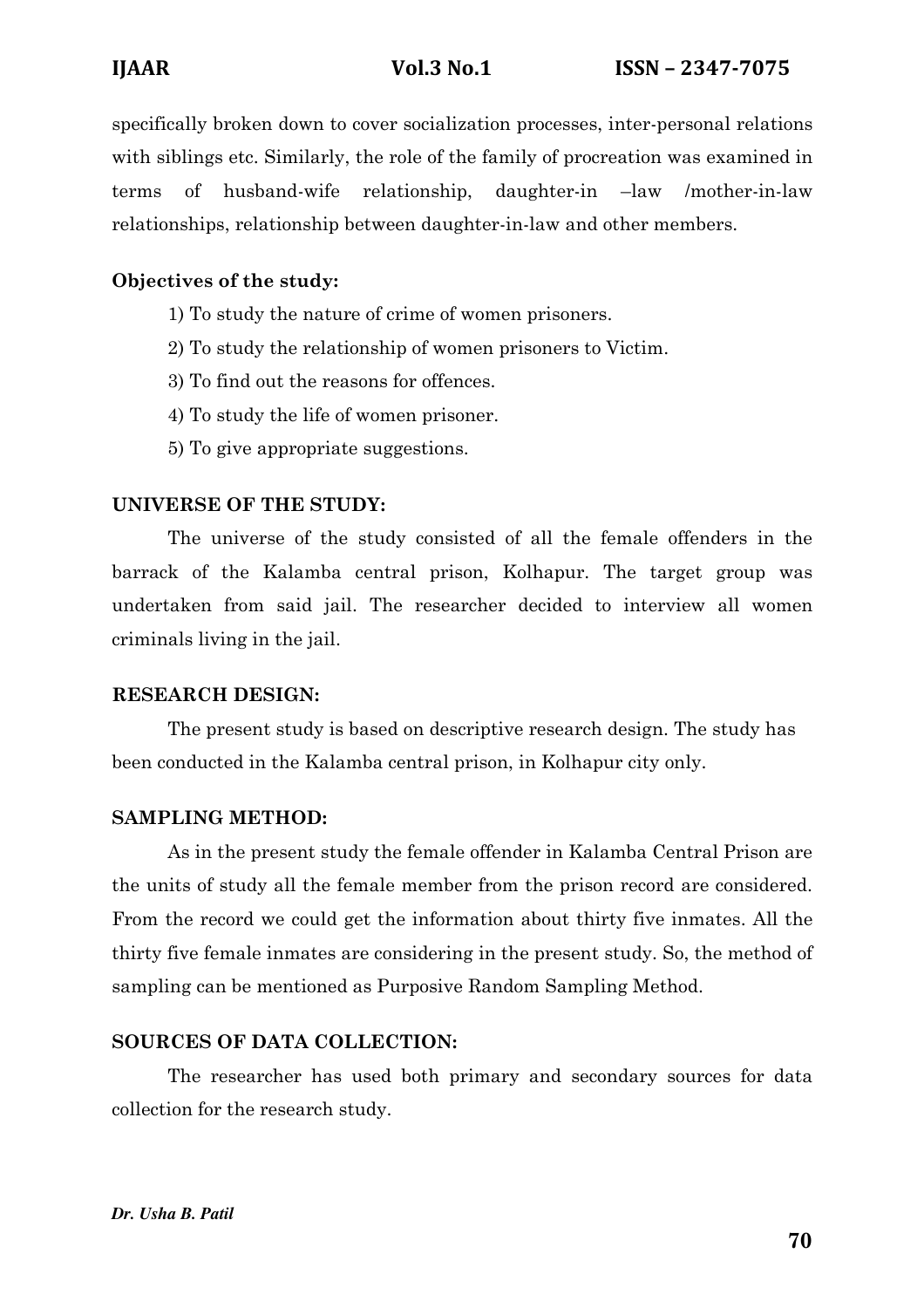### Primary source:

The researcher developed interview schedule by covering appropriate and relevant questions. Face to face interview was conducted with female criminals. She also did observation and discussion during interview with the respondents.

#### Secondary source:

The secondary was collected through various sources like, jail office records, reference books, journals, magazines and wed sides.

## LIMITATION OF THE STUDY:

The present study is essentially a descriptive to understanding the sociocultural and economic dynamics of crime. The study attempts to find out the socio-economic background of the female criminals, their motivating factors and circumstances, cultural and rural-urban background. At geographical level, the study is confined to the Kalamba central prison, Kolhapur.

### ANALYSIS AND INTERPRETATION OF DATA:

With the help of code book and master sheet collect raw data was put in the form of table. Further analysis and interpretation was made with the help of computer techniques.

|                | Sr. No.   Nature of crime | Frequency | Percentage |
|----------------|---------------------------|-----------|------------|
|                | Kidnap                    |           | 03%        |
| $\overline{2}$ | Murder                    | 30        | 86%        |
| 3              | Cheating                  | 02        | 06%        |
|                | Rowdy                     | 01        | 03%        |
| 5              | Steal                     |           | 02%        |
|                | <b>Total</b>              | 35        | 100%       |

#### Table 1: Nature of Crime

## Nature of Crime:

The above table shows that 3% of respondents nature of offence is kidnap, 86% of respondents nature of offence is murder, 6% of respondents nature is cheating, 3%of respondents nature is rowdy and 2% of respondents nature is steal.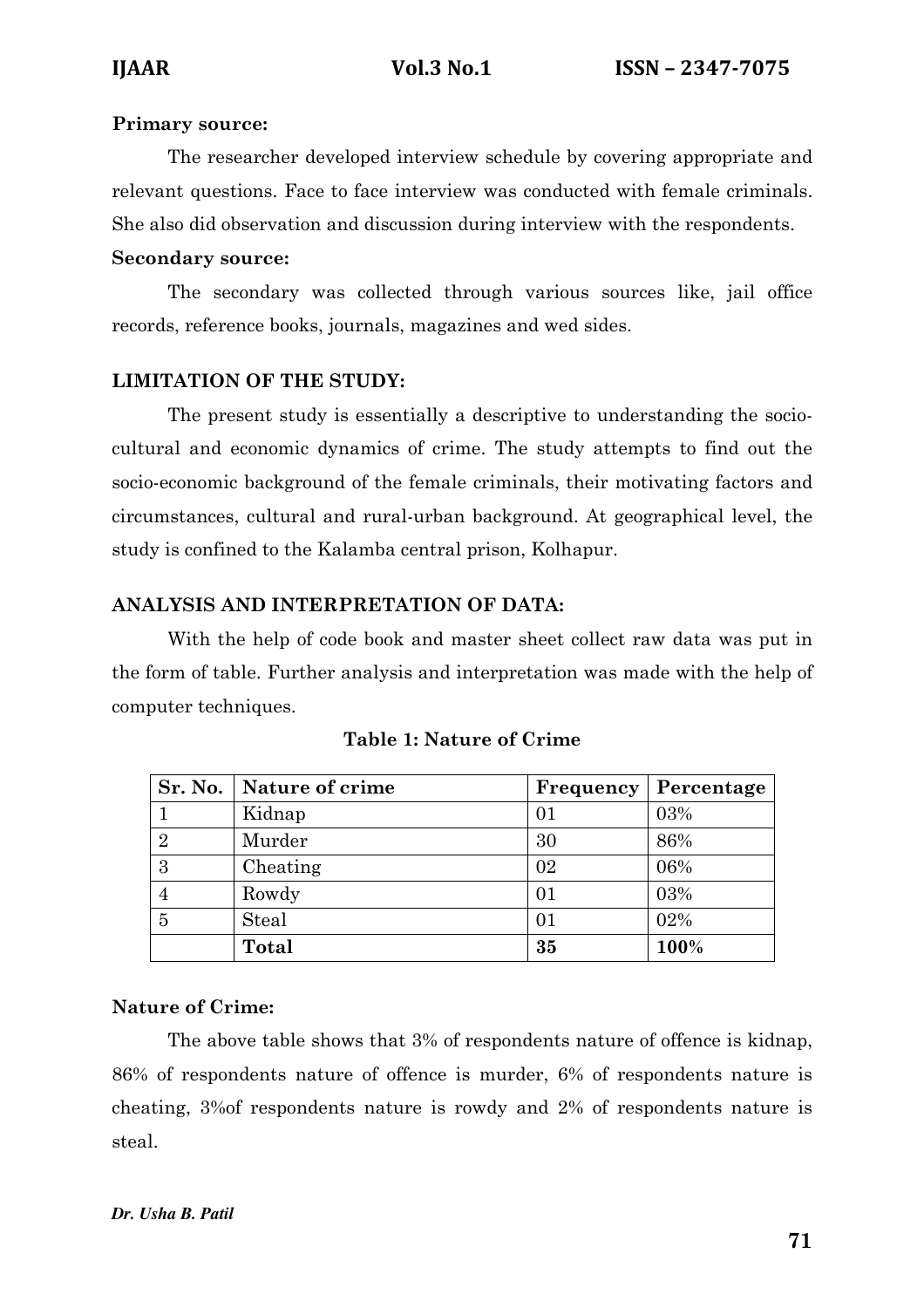Vol.3  $No.1$ 

IJAAR

 With above information it can be say all most all the respondents committed various offences. Out of them majority of female offenders' nature of offence is murder and it is very serious offence.

| Sr. No.        | <b>Offenders relationship with Victims</b> | Frequency | Percentage |
|----------------|--------------------------------------------|-----------|------------|
|                | Daughter-in-law                            | 07        | 23.33%     |
| $\overline{2}$ | Husband/Wife/Keep                          | 02        | 06.67%     |
| 3              | Family members                             | 13        | 43.33%     |
|                | Neighbors                                  | 06        | 20.00%     |
| 5              | Other                                      | 02        | 06.67%     |
|                | <b>Total</b>                               | 30        | 100%       |

| Table 2: Offender relations with Victims |  |  |
|------------------------------------------|--|--|
|------------------------------------------|--|--|

### Offender relations with Victims



The above table explains about the relationship between offenders and died person. Out of total respondents 23 per % of respondents said that the relationship with died person was daughter- in-law, 6.67 % of respondents said that the relationship was husband/ wife/keep, 43.33 of respondents said the relationship with died person was daughter- in-law, 6.67 % of respondents said<br>that the relationship was husband/ wife/keep, 43.33 of respondents said the<br>relationship was with family members, 20% of respondents said that persons were neighbors and 6.67% of respondents said the relationship was other.

With above analysis it is interpreted that most of the respondents said that they are murdered person within a family. It means it because of illicit relation of husband, biting the wife, murder of 2 and half years girls' child in the mentally disturbed, because of illicit relationship, six members' murders in the family, murder because of agricultural land and killing of self and other children.

#### *Dr. Usha B. Patil*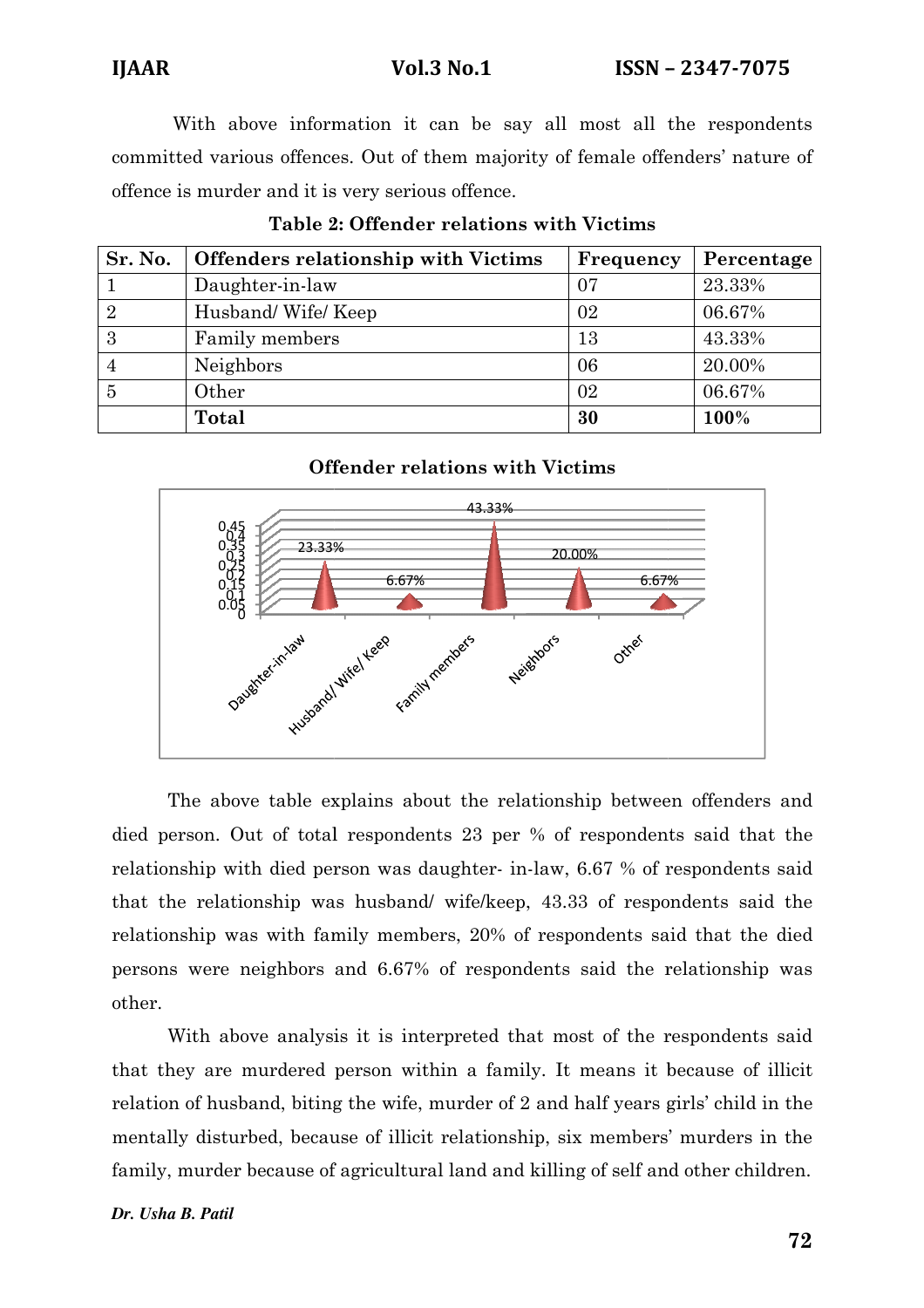| Sr. No.                     | <b>Reasons for offence</b> | <b>Frequency</b> | Percentage |
|-----------------------------|----------------------------|------------------|------------|
|                             | Economical reason          | 03               | 09%        |
| $\mathcal{D}_{\mathcal{L}}$ | Self-defense               | 05               | 14%        |
| 3                           | Revenge & old enemy        | 02               | 05%        |
|                             | Family problems            | 01               | 03%        |
| 5                           | Accidently happen          | 21               | 60%        |
|                             | Other causes               | 03               | 09%        |
|                             | Total                      | 35               | 100%       |

| <b>Table 3: Reasons for offence</b> |  |
|-------------------------------------|--|
|-------------------------------------|--|

### Reasons for offence



The above table indicates that 9% of respondents said they committed offence because of economical problem,14% of respondents said for self-defense, 5% of respondents said because of revenge & old enemy, 3% of respondents said for family problem, 60% of respondents said offence happen accidently and 9% of the respondents said because of other causes.

 It is clear that majority i.e. 60% of respondents made offence accidently. It is because of aggressive nature of behavior. Because such type of people never controls their emotions in a specific conditions.

| Sr. No. | <b>Feeling after offence</b> |    | <b>Frequency</b>   Percentage |
|---------|------------------------------|----|-------------------------------|
|         | Did right                    | 02 | 06%                           |
|         | Did wrong                    | 07 | 20%                           |
|         | <b>Nervous</b>               |    | 03%                           |
|         | I did not made any wrong     | 25 | 71%                           |
|         | Total                        | 35 | 100%                          |

Table 4: Feeling after offence.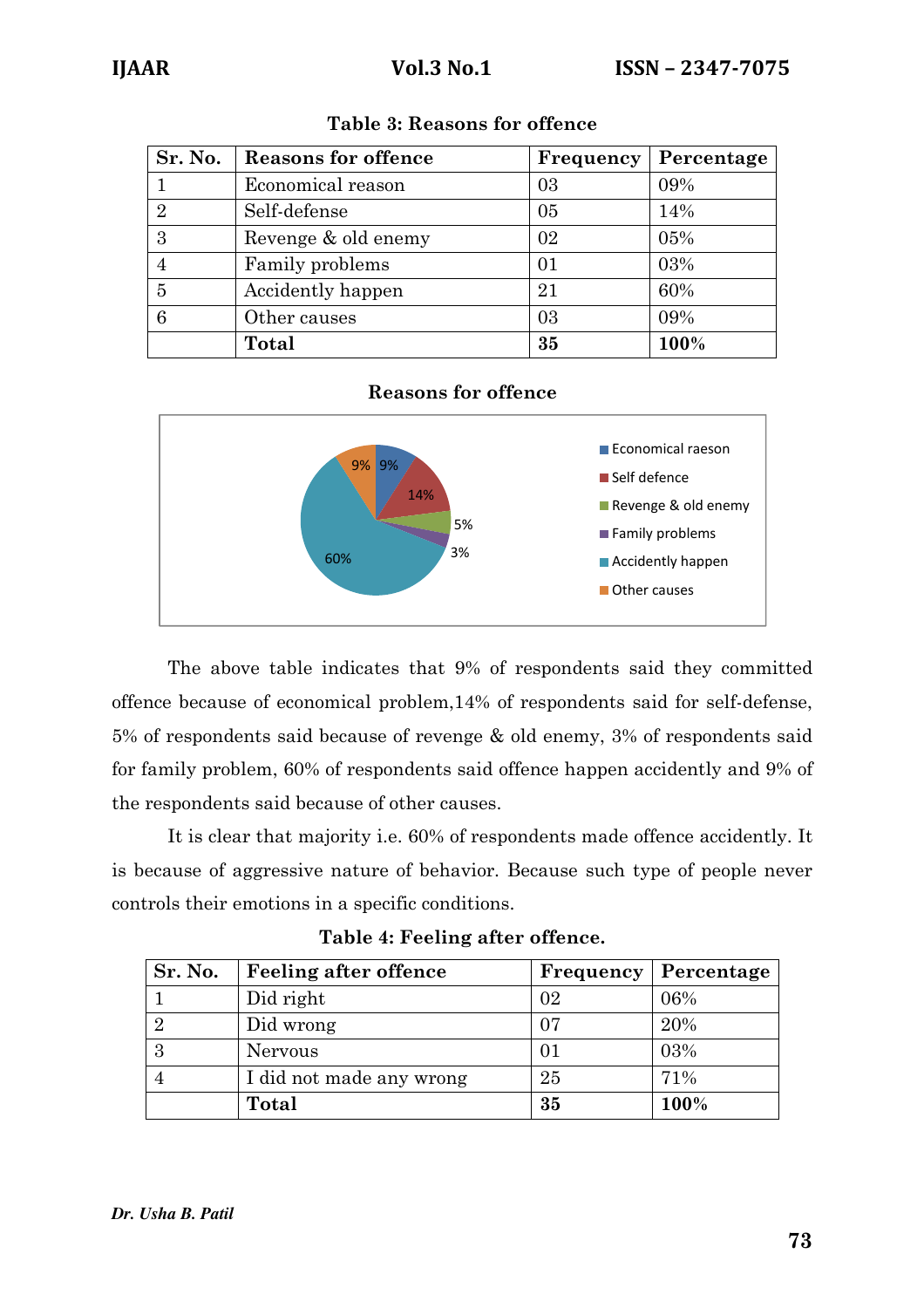Feeling after offence.



 The above table shows that 6% of respondents opinion that whatever they did that is right, 20% of respondents said whatever they did that was wrong, 3% of respondents felt nervous after offence and 71% of respondents said they did made any wrong thing.

 From above table it can be understand that majority i.e. 71% of female offend respondents opinion that they are not made any wrong thing. Whatever they made that was absolutely right and we are not worrying. It means before offence they prepared mentally.

## FINDINGS AND SUGGESTIONS:

 The present study covers a variety of aspects related to female criminality. However as the study deals with a limited sample size, the findings should be accepted with some caution. Certain conclusions can be draw based on the findings of the present study about the nature and trend of female criminality.

#### FINDINGS:

 1. With above information it can be say all most all the respondents committed various offences. Out of them majority of female offenders' nature of offence is murder and it is very serious offence.

 2. With above data analysis it can be predicted that most of the female offenders have not that much close relationship but 23% of respondents' relationship was as daughter-in-law.

 3. It is clear that majority i.e. 60% of respondents made offence accidently. It is because of aggressive behavior. Because such type of individuals never control their emotions in a specific conditions.

#### *Dr. Usha B. Patil*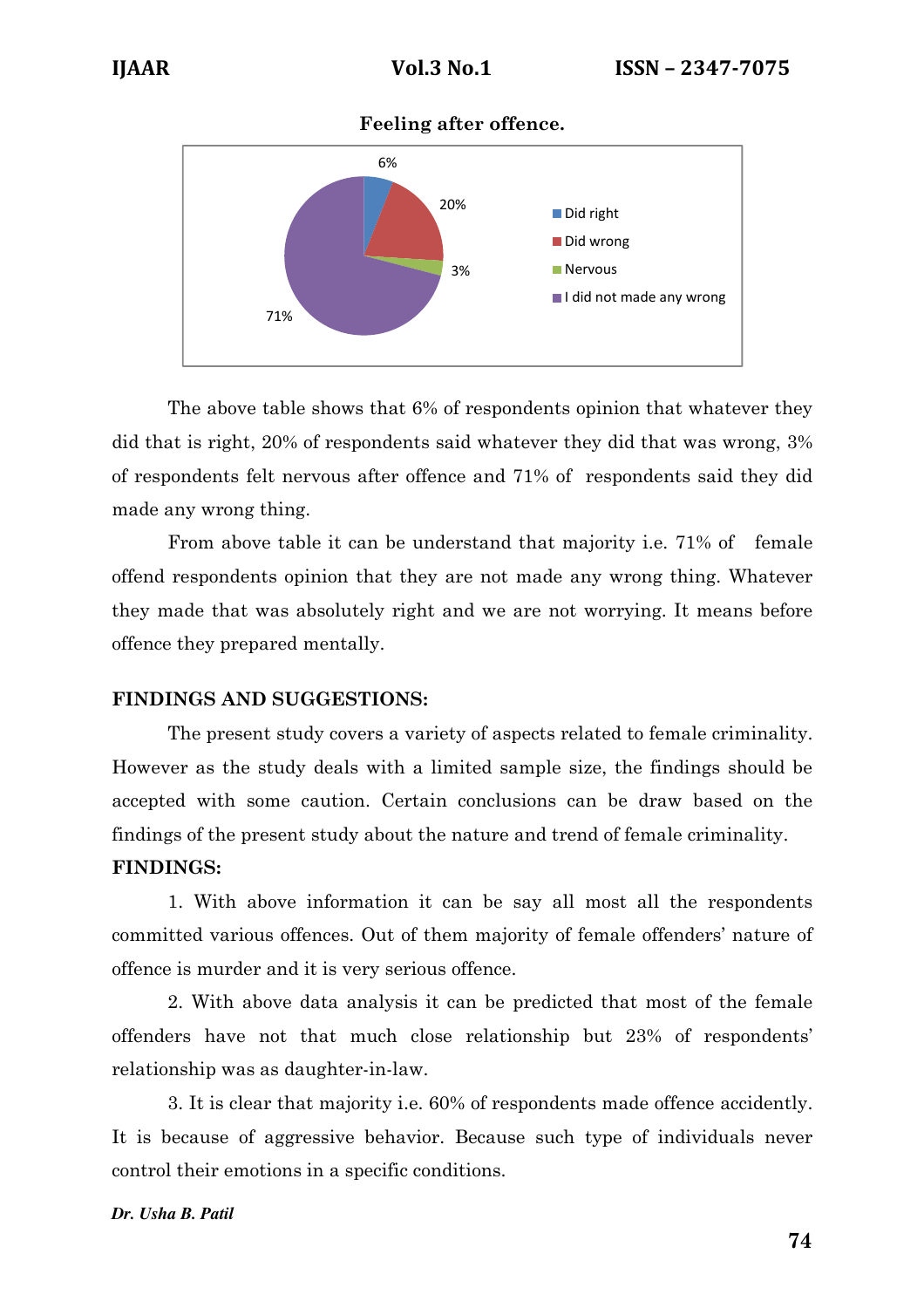4. Majority i.e. 71% of female respondents opinion that they had not done any wrong thing. Whatever they made that was absolutely right and they are not worrying. It means before offence they prepared mentally.

## SUGGESTIONS:

In the present study the researcher has made following suggestions on the basis of findings drawn from the interpretation of each tables. These suggestions are given as follows.

- 1) It is found that most of the female offenders are illiterate due to their socio-cultural and economic background. If government made certain policies regarding criminals literacy that would be help them to mould themselves and to others also.
- 2) From this study it is clear that majority of respondent are from joint family it is very essential for proper growth and development family members. But in the present context joint family and nuclear families are molded with modern technology.
- 3) Majority of female respondents' offence is murder and it is shocking one. So there is need for appointing professional social worker in every central prison for counseling the criminals.
- 4) More than 70% of respondents made the offence within the family members only. Hence, the government has to take initiative to develop the counseling centers in the colony or lanes in the society and inform the members to approach them whenever the problem arises in the family.
- 5) Majority of female offenders said that they committed the mistakes accidently. It means psychologically they are disturbed. So, they should be assisted to change their mentality as per mental disturbances and make them normal.

# **REFERENCES:**

- 1. Adler, Freda and Simon, R.J (1979) The Criminality of Deviant Women, Boston: Houghten Miffin Comp.
- 2. Ahuja, Ram (1969) Female Offenders in India, Meerut: Meenakshi Prakashan,